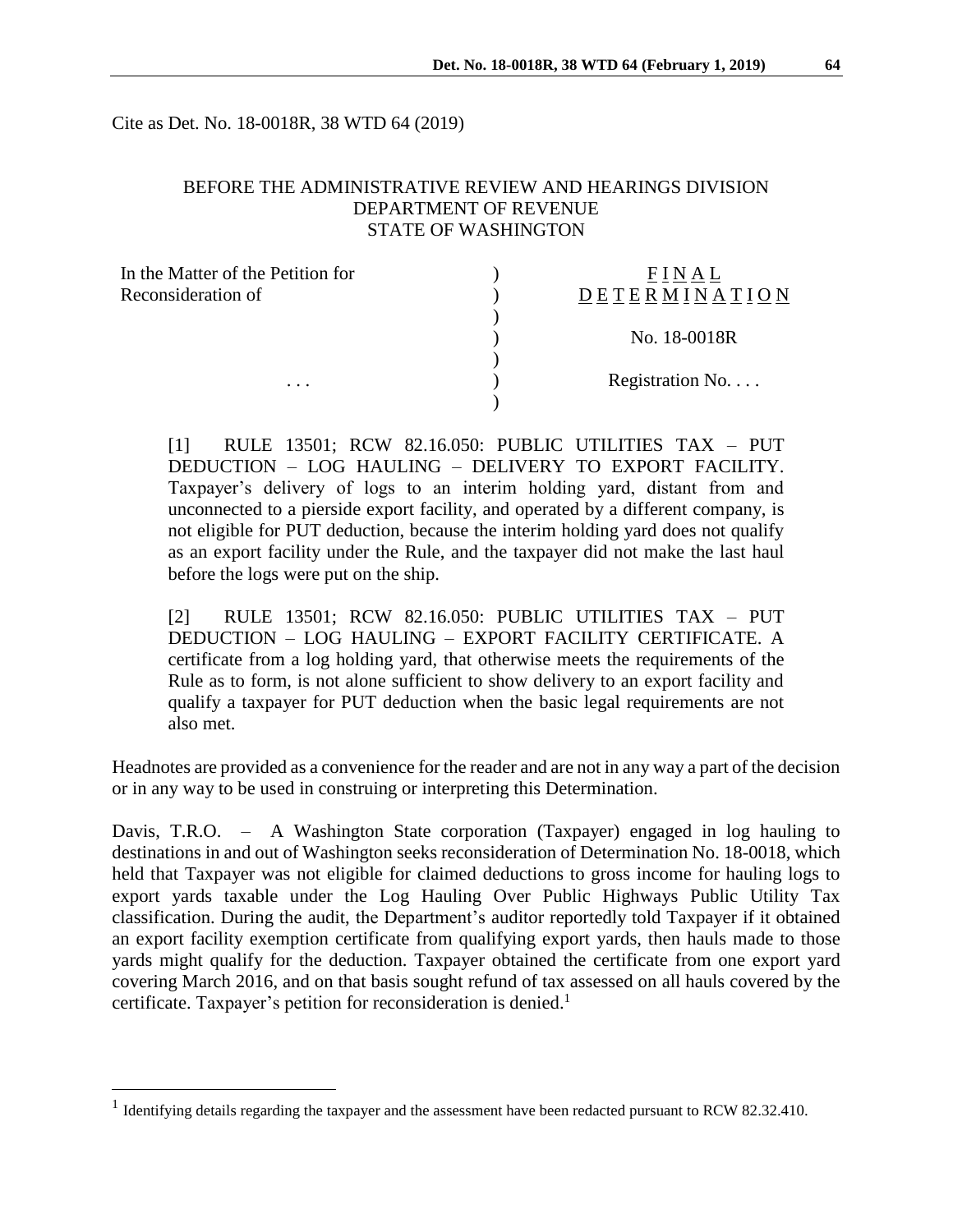#### ISSUE

Under RCW 82.16.050 and WAC 458-20-13501 (Rule 13501), did the Department properly deny deductions to gross income for hauling logs to export yards when calculating Taxpayer's Log Hauling Over Public Highways Public Utility Tax?

## FINDINGS OF FACT

. . . (Taxpayer) is a Washington State log hauling corporation based [in Washington]. Taxpayer's business activities in Washington State during the audit period included hauling logs for hire from extracting locations in Washington to destinations both inside and out of Washington. Taxpayer is authorized as a for-hire carrier of logs, lumber, and building materials in interstate operations by the United States Department of Transportation (USDOT). Taxpayer employs more than twenty drivers who operate approximately twenty-four log trucks and accompanying log trailers.

In 2017, Audit examined Taxpayer's business records for the period from January 1, 2013, through March 31, 2016 (assessment period), to verify that Taxpayer's Washington business activities were properly reported.

During the examination, the auditor gave Taxpayer copies of Department Form REV 27 0045 (12/15/14) "Exemption Certificate for Logs Delivered to an Export Facility" (Form 45), which is based on the requirements of Rule 13501(13)(b). The auditor reportedly informed Taxpayer it could use Form 45 to prove entitlement to the deduction if it obtained the necessary information and signatures from the export yards used. Taxpayer did not submit any completed copies of Form 45 before the audit was completed.

As a result of the audit, on June 27, 2017, the Department issued an assessment against Taxpayer for  $\$\ldots$ , which included use tax of  $\$\ldots$ , a motor transportation public utility tax credit of  $\$\ldots$ ., motor vehicle sales/lease tax of \$ . . . , log hauling over public highways (Log Transportation Business) public utility tax of \$ . . . , a five percent assessment (substantial underpayment) penalty of  $\$\dots$ , and interest of  $\$\dots$ .

After the assessment was issued, Taxpayer was able to obtain signatures and information on Form 45 from the delivery yard operated by [Forest Product Company], located at . . . WA [Airport Yard], covering all log hauls Taxpayer made to that location from January 2016 to January 2017. [Forest Product Company] engages in the business of exporting logs to interstate and international destinations by vessel using harbor facilities located in . . . Washington. However, the [Forest Product Company] airport yard is located separately, away from the harbor, on land immediately adjacent to . . . . Logs delivered to the [Forest Product Company] airport yard are held, sorted, and prepared, before eventually being transported over public roads and highways approximately five miles from the [Forest Product Company] airport yard to the . . . export facility where they are loaded onto vessels for export.

Taxpayer paid its assessed tax liability in full and, on August 3, 2017, Taxpayer timely filed for review of the assessment, seeking refund of a portion of additional tax assessed due to disallowed March 2016 PUT deductions claimed for hauling logs to export yards under Rule 13501(13).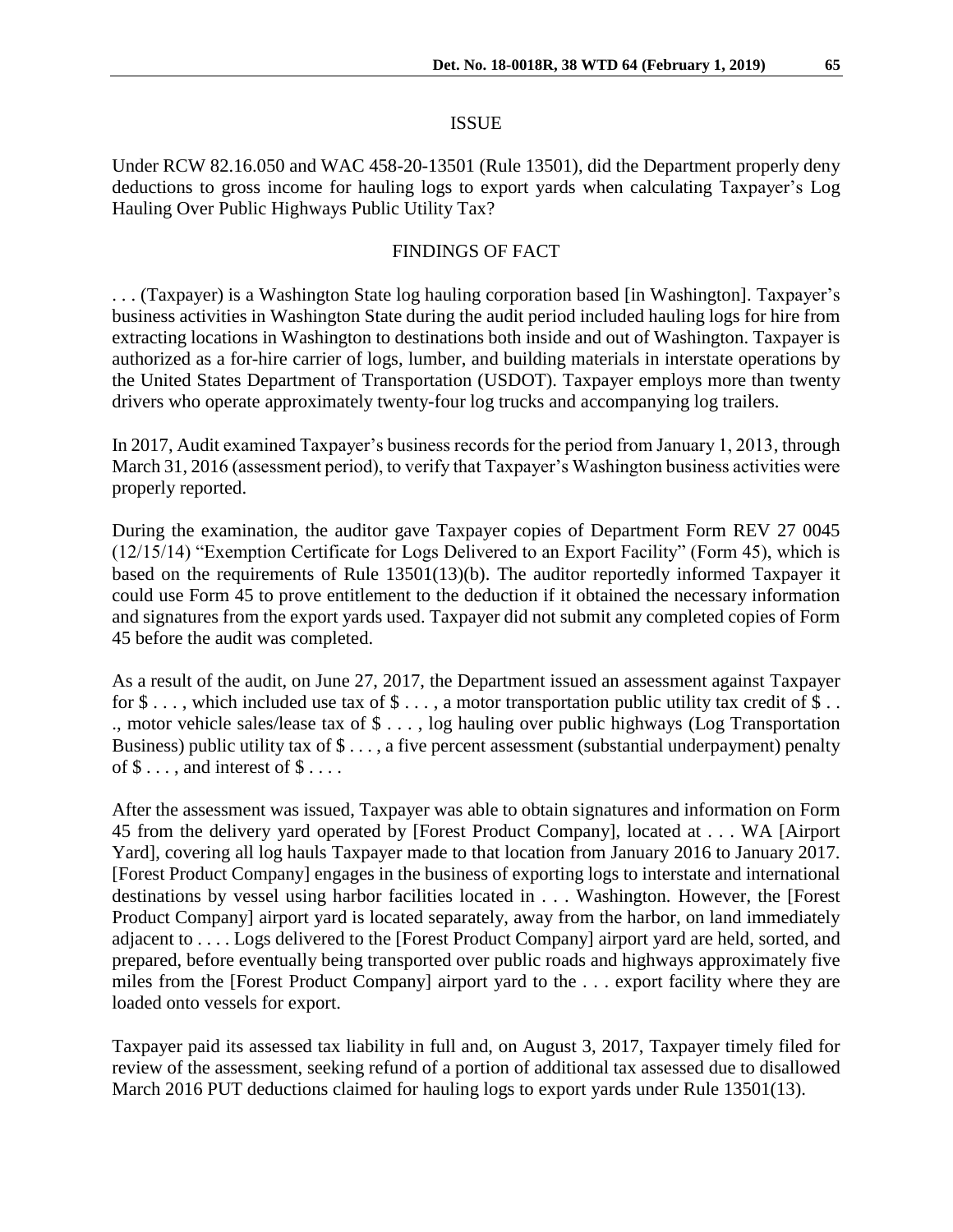On December 5, 2017, the Department held a telephone hearing with Taxpayer's representatives. On January 19, 2018, the Department issued Determination No. 18-0018, which explained that, even though Taxpayer provided a qualifying Form 45 documenting its hauls to the [Forest Product Company] airport yard, this yard does not qualify as an export facility under the Rule because it is not located on navigable waters where interstate or foreign commerce begins. In addition, Taxpayer is not making the last haul to the location where the logs are loaded onto the ship. Instead, [Forest Product Company] makes the last haul from its airport yard to the export facility. Thus, hauls identified on the form are not eligible for the PUT deduction for delivery to export facilities under RCW 82.16.050(9) and Rule 13501(13).

Thus, Determination No. 18-0018 sustained the assessment, concluding:

According to the facts presented, Taxpayer's log hauls to the [Forest Product Company] airport yard were not interstate or foreign commerce, and were not made to an eligible export facility under the Rule. Therefore, the Department lacks authority to grant Taxpayer's requested deductions, and we must deny Taxpayer's petition.

Taxpayer disagreed with the decision. On February 19, 2018, Taxpayer filed a petition asking the Department to reconsider its previous decision, stating:

We haul logs marked for export out of the woods in which they are harvested. Export log loads hold the carrier and individual CDL drivers to Federal rules and regulations. This export log load changes rules to stricter hours of service limits, additional insurance cost, and specific medical waivers. The Washington state patrol upholds these regulations by determining a driver with an interstate vs. intrastate license carrying an export load may not proceed. They are parked, and deemed out of service. Large and small land owners refuse to pay reasonable rates for export wood citing the relief a truck receives for hauling it, which has fueled the belief in our area an export load to an export yard next to or in a harbor or port qualifies. The [Forest Product Company] export yard is still connected to the harbor facility by railway, the property is overflow.

In its reconsideration request, Taxpayer does not raise any specific issues of law or disagree with the Department's prior statements of fact, but asks the Department to consider another review of the case documents.

In its acknowledgement letter, the Department asked Taxpayer to provide "documents or other evidence to support the statement that the [Forest Product Company] airport yard is connected to the . . . harbor facility, and both should be treated as if they are a single export yard." The deadline for Taxpayer to provide this information or any other supporting information was April 11, 2018. However, Taxpayer did not provide the information requested, or submit any other information for review.

During its telephone hearing on reconsideration, Taxpayer conceded that the [Forest Product Company] airport yard was physically separate from the log yard in the harbor's port facility (port yard) and was not located on the harbor. Taxpayer further stated that in the past, [Forest Product Company] had used a dedicated rail line to haul logs from the airport yard to the port yard in the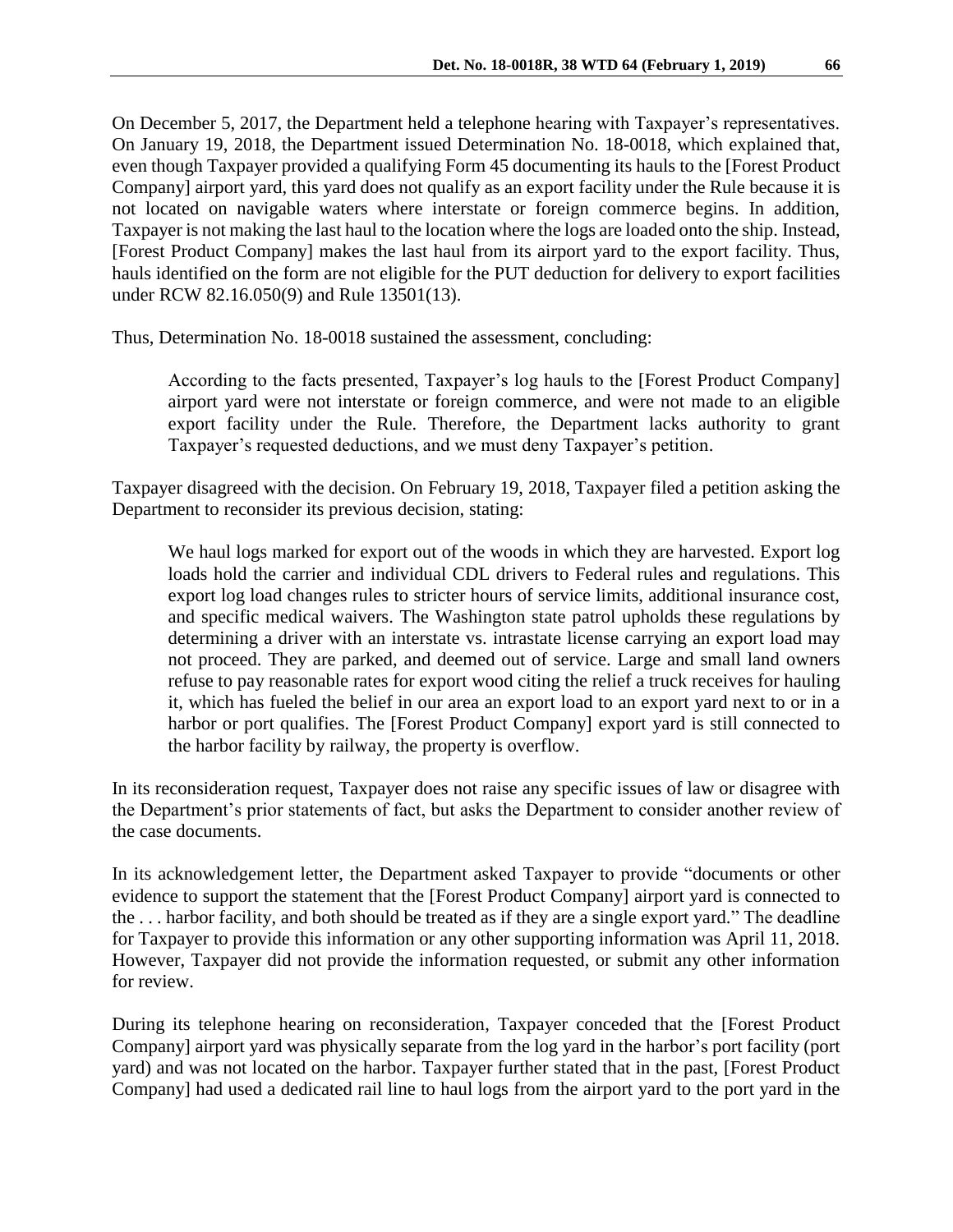harbor for loading, but currently the rail line is shut down so [Forest Product Company] uses trucks instead. According to Taxpayer, [Forest Product Company] holds logs in the airport yard and only moves them to the harbor when the ship is at the pier and ready to load. Taxpayer further explained that the port yard was not operated by [Forest Product Company], and that Taxpayer had not obtained a Form 45 certificate from the port yard.

## ANALYSIS

The public utility tax (PUT) is imposed upon the . . . transportation of goods. RCW 82.16.020(1)(h) imposes the PUT "for the act or privilege of engaging within this state" in the "[l]og transportation business." RCW 82.16.010(5), in turn, defines the log transportation business as "the business of transporting logs by truck, except when such transportation meets the definition of urban transportation business or occurs exclusively upon private roads." *See also* WAC 458-20-13501 (Rule 13501).

Taxpayer does not dispute that it is engaged in a log transportation business; however, Taxpayer contends it is entitled to a deduction from the PUT because the logs it hauled were purchased for export, delivered to a storage yard owned by a log export company, and were ultimately in fact exported by vessel to interstate and international destinations.

In general, "[t]axation is the rule and exemption is the exception." *[Budget Rent–A–Car,](https://1.next.westlaw.com/Link/Document/FullText?findType=Y&serNum=1972125431&pubNum=661&originatingDoc=I8c3102ebf53e11d98ac8f235252e36df&refType=RP&originationContext=document&transitionType=DocumentItem&contextData=(sc.Search))* 81 Wn.2d [171, 174, 500 P.2d 764 \(1972\).](https://1.next.westlaw.com/Link/Document/FullText?findType=Y&serNum=1972125431&pubNum=661&originatingDoc=I8c3102ebf53e11d98ac8f235252e36df&refType=RP&originationContext=document&transitionType=DocumentItem&contextData=(sc.Search)) However, there are a number of deductions available to taxpayers. Exemptions and deductions are "tax preferences" under RCW 43.136.021, and must be "strictly construed, though fairly, and in keeping with the ordinary meaning of their language, against the taxpayer." *Lacey Nursing v. Dep't of Revenue*, 128 Wn.2d 40, 905 P.2d 338 (1995). Further, "[w]hen interpreting . . . deduction provisions, 'the burden of showing qualification for the tax benefit . . . rests with the taxpayer . . . .'" *Simpson Investment Co. v. Dep't of Revenue,* 141 Wn.2d 139, 149-50, 3 P.3d 741 (2000)*,* (quoting *Group Health Coop. of Puget Sound, Inc. v. Washington State Tax Comm'n*, 72 Wn.2d 422, 429, 433 P.2d 201 (1967)). *See Stroh Brewing Co. v. Dep't of Revenue*, 104 Wash. App. 235, 240, 15 P.3d 692 (2001) ("[t]he taxpayer has the burden of establishing eligibility for an exemption"); *see also Port of Seattle v. State*, 101 Wn. App. 106, 1 P.3d 607 (2000) ("exemption statutes are construed strictly against the taxpayer, and the taxpayer has the burden of establishing any exemption"). Every taxpayer is therefore responsible for being able to demonstrate that it qualifies for each claimed deduction under a strictly construed interpretation of the rules.

There are two deductions that may possibly apply when a taxpayer is transporting commodities for export: (1) Interstate or Foreign Commerce under RCW 82.16.050(6) and WAC 458-20-179 (Rule 179); and (2) Delivery to Export Facilities under RCW 82.16.050(9) and Rule 13501. We consider each of these in turn below.

## *1. Interstate or Foreign Commerce*

RCW 82.16.050(6) allows a deduction from gross income, when calculating PUT, of amounts earned in activities "which the state is prohibited from taxing" under federal law, or the U.S. or state constitutions. Because interstate and foreign commerce are governed by federal law and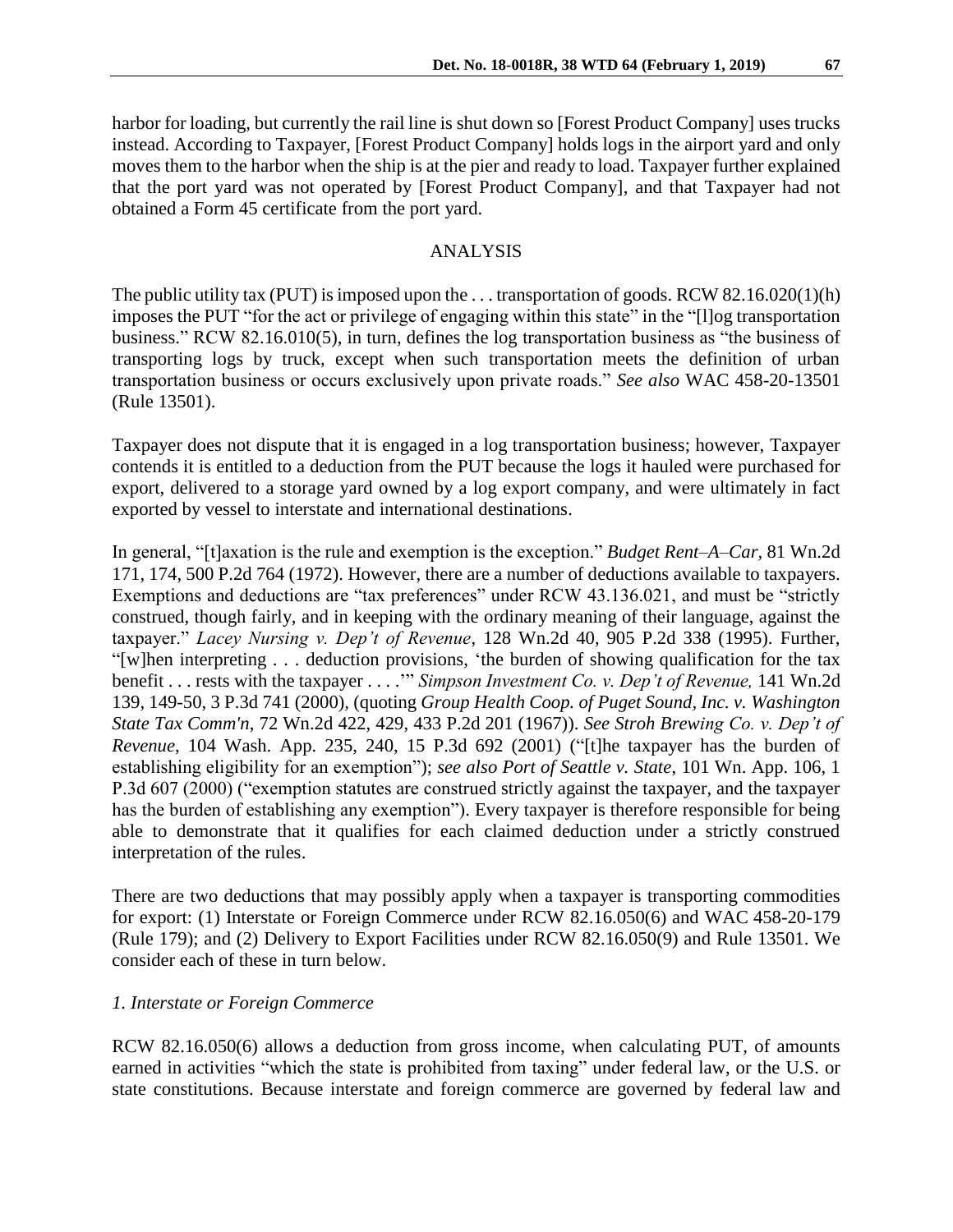regulation under the U.S. Constitution, a taxpayer's interstate or foreign business activity would therefore be eligible for this general deduction to the extent such activity is legally prohibited from state taxation. *See* U.S. Const. art. I, § 10, cl. 2. Rule 179(202)(d) explains that this deduction applies to income subject to PUT.

. . .

 $\overline{a}$ 

Here, although it is undisputed that logs hauled by Taxpayer's trucks are ultimately intended for foreign commerce, Taxpayer does not transport the logs out of state itself, but instead delivers them to a location inside the state. . . . [T]he hauling of logs over public highways within the state to an in-state destination (such as the [Forest Product Company] airport yard, or even to a harbor loading facility itself) is a purely local transportation service occurring prior to commencement of interstate or foreign commerce. Therefore, the deduction, . . . under RCW 82.16.050(6), does not apply.

Although a deduction based on interstate and foreign commerce does not apply here, the Legislature has provided [a deduction] in state law for the delivery of export commodities to export facilities, discussed below.

## *2. Delivery to Export Facilities*

RCW 82.16.050(9) provides a separate, specific PUT deduction for income derived from the transportation of commodities from points of origin within this state to an export elevator, wharf, dock, or shipside ("export facility") on tidewaters or navigable tributaries of tidewaters. To qualify for the deduction, after delivery, the commodities must be forwarded from the facility, "*without intervening transportation*, *by vessel*" and in their original form, to an interstate or foreign destination. *See* RCW 82.16.050(9) (emphasis added); Rule 13501(13).<sup>2</sup>

We note that RCW 82.16.050(9) is *not* a deduction for interstate or foreign commerce, covered separately under RCW 82.16.050(6) as discussed . . . above, but instead is a deduction for local transportation services provided solely on the state's own public roads, before interstate or foreign commerce legally begins. This purely intrastate activity would be fully taxable if the Legislature had not provided the statutory deduction.

Rule 13501(13)(a) provides specific conditions under which the deduction is available. According to the Rule, the deduction is "available only to the person making the last haul, not including hauls within the export facility, before the logs are put on the ship." *Id.* (emphasis added).

Rule 13501(13)(b) requires additional documentation by the log hauler to prove entitlement to the deduction. Under the Rule, delivery tickets that show delivery to an export facility are not, alone, sufficient proof. *Id.* A certificate from the export facility operator is acceptable additional proof if

<sup>&</sup>lt;sup>2</sup> We note, for reference, that in the case of farm products, the Legislature has created a similar but separate deduction, which applies to agricultural commodities delivered to an *interim* storage facility in the state, for *later transshipment* to an export facility, when both the interim facility and the export facility are operated by the same entity. However, because timber (except short-rotation hardwoods and Christmas trees) is not included in the statutory definition of "agricultural commodity," the deduction does not apply here. *See* RCW 82.16.050(10); RCW 82.04.213(1).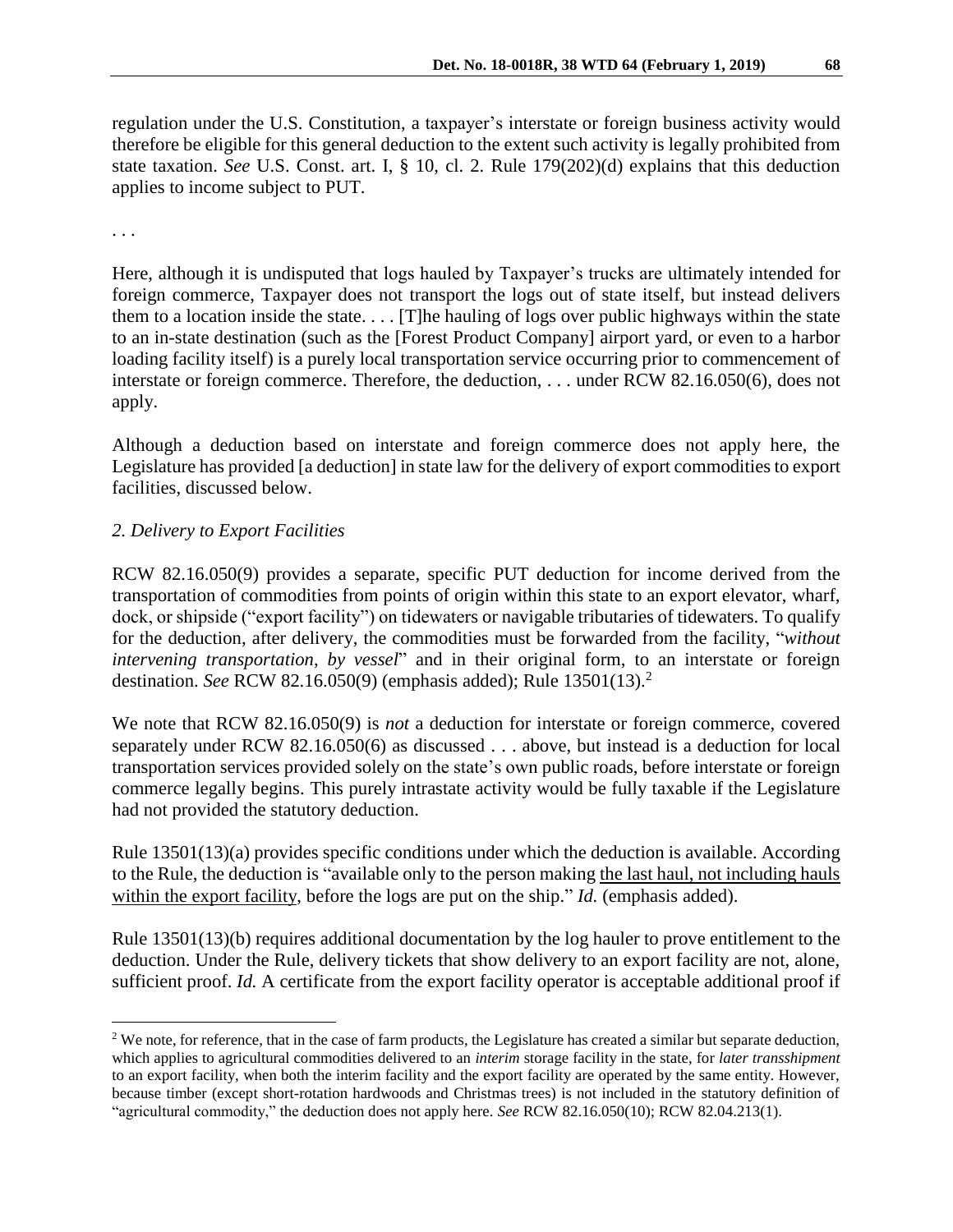it is substantially in the form addressed in Rule 13501(b). A "blanket certificate" may be used for a one-year period if no significant changes in operation will occur within this time. *Id.<sup>3</sup>*

Taxpayer has provided a completed Form 45 certificate for log hauls to the [Forest Product Company] airport yard. The certificate provided . . . meets all the requirements of Rule 13501(13)(b), and functions as a "blanket certificate" for 2016 as contemplated by the Rule. Thus, assuming all other requirements of the law were met, this certificate provides sufficient additional documentation to prove entitlement to the deduction for logs hauled to this yard in 2016.

In order for the deduction to apply, however, the basic legal requirements must also be met. The law requires that, in addition to having a signed document, all of the following *must* also be true: (1) the logs must be delivered to either a wharf, dock, or ship side; (2) the delivery point must be on tidewater or a navigable tributary; and (3) the logs must be (a) forwarded to the interstate or foreign destination from the delivery point, (b) without intervening transportation, (c) by vessel. *See* RCW 82.16.050(9); Rule 13501(13). Only the "last haul" before the logs are loaded onto the ship is eligible. Rule 13501(13)(a).

Here, even though Taxpayer has provided a qualifying Form 45 documenting its hauls to the [Forest Product Company] airport yard, the yard identified on the form does not qualify as an export facility under the Rule because it is not located on navigable waters where interstate or foreign commerce begins. In addition, Taxpayer is not making the last haul to the location where the logs are loaded onto the ship. Instead, [Forest Product Company] makes the last haul from its airport yard to the export facility. Thus, hauls identified on the form are not eligible for the PUT deduction for delivery to export facilities under RCW 82.16.050(9) and Rule 13501(13). 4

#### **Exemption certificate for logs delivered to an export facility**

The undersigned export facility operator hereby certifies:

 $\overline{a}$ 

1. The logs will not go through a process to change the form of the logs before shipment to another state or country.

2. There will be no intervening transportation of these logs from the time of receipt at the export facility until loaded on the vessel for the interstate or foreign journey.

Trucking Firm \_\_\_\_\_\_\_\_\_\_ Trucking Firm Address \_\_\_\_\_\_\_\_\_\_ Trucking Firm UBI# \_\_\_\_\_\_\_\_\_\_ Export Facility Operator Operator UBI# \_\_\_\_\_\_\_\_\_\_ Person Giving Statement Title of Person Giving Statement

<sup>4</sup> Taxpayer has previously expressed confusion about this aspect of the law, and suggested it should not matter whether it delivers logs directly to the Port or to an inland storage facility, such as the [Forest Product Company] airport yard, provided all of the logs taken to the yard are for export only. At its reconsideration hearing, Taxpayer noted that it is required to meet a number of federal legal requirements for recordkeeping, maintenance, driver registration, and operations because it is hauling logs designated for "export." However, these requirements are not imposed under the

 $3$  Rule 13501(13)(b) provides that a document proving entitlement to the deduction is sufficient if it is substantially in the following form (Form 45, as provided by the Department, meets this requirement):

That \_\_\_\_\_% or more of all logs hauled to the storage facilities at \_\_\_\_\_\_\_\_\_\_\_\_\_\_\_\_\_\_\_\_, the same located on tidewater or navigable tributaries thereto, will be shipped by vessel directly to an out-of-state or foreign destination and the following conditions will be met: